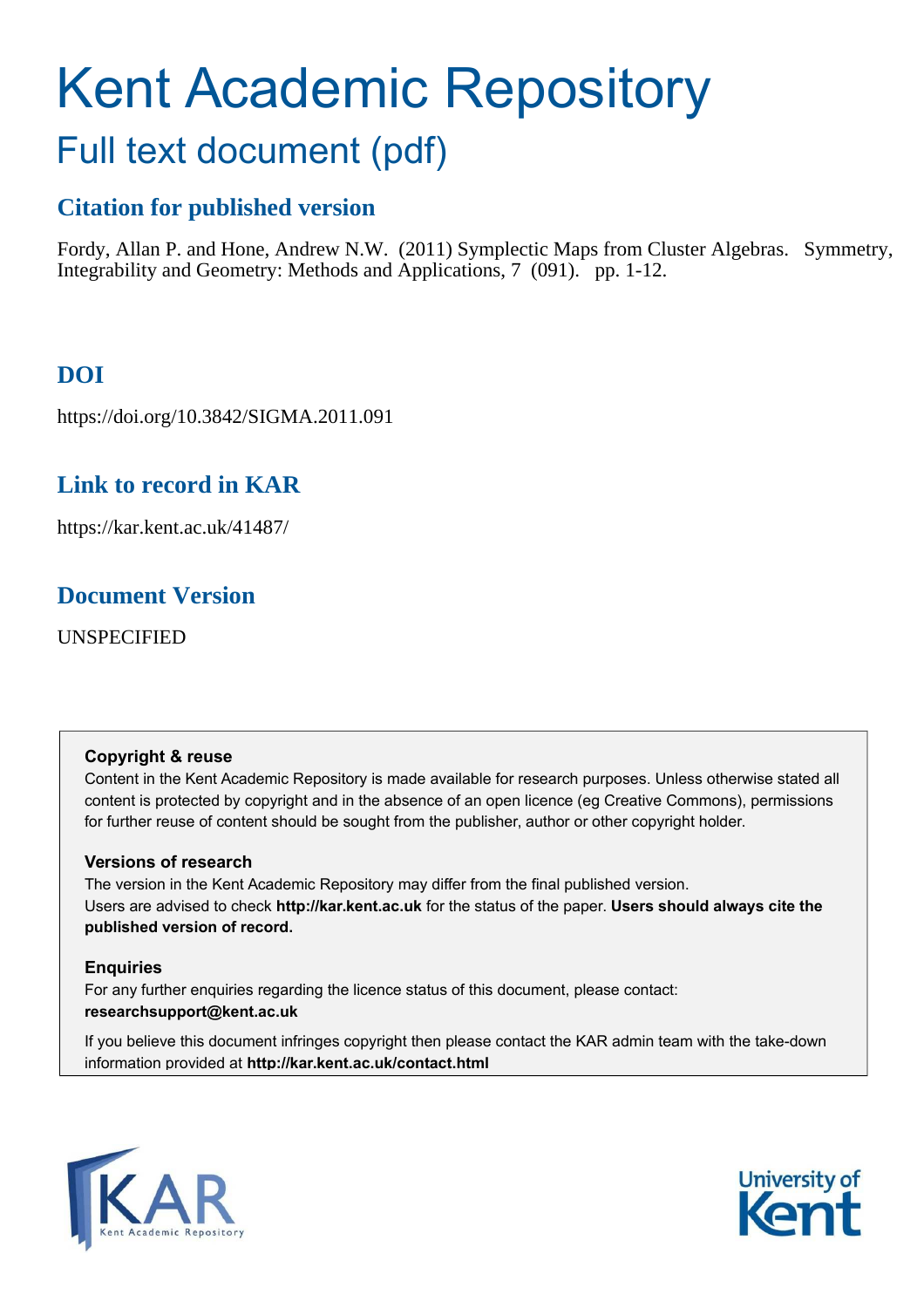## Symplectic Maps from Cluster Algebras<sup>\*</sup>

Allan P. FORDY<sup>†</sup> and Andrew HONE<sup>†</sup>

† School of Mathematics, Statistics and Actuarial Science, University of Kent, Canterbury CT2 7NF, UK E-mail: [A.N.W.Hone@kent.ac.uk](mailto:A.N.W.Hone@kent.ac.uk) URL: <http://www.kent.ac.uk/IMS/staff/anwh/index.html>

Received May 16, 2011, in final form September 16, 2011; Published online September 22, 2011 <http://dx.doi.org/10.3842/SIGMA.2011.091>

<span id="page-1-1"></span>Abstract. We consider nonlinear recurrences generated from the iteration of maps that arise from cluster algebras. More precisely, starting from a skew-symmetric integer matrix, or its corresponding quiver, one can define a set of mutation operations, as well as a set of associated cluster mutations that are applied to a set of affine coordinates (the cluster variables). Fordy and Marsh recently provided a complete classification of all such quivers that have a certain periodicity property under sequences of mutations. This periodicity implies that a suitable sequence of cluster mutations is precisely equivalent to iteration of a nonlinear recurrence relation. Here we explain briefly how to introduce a symplectic structure in this setting, which is preserved by a corresponding birational map (possibly on a space of lower dimension). We give examples of both integrable and non-integrable maps that arise from this construction. We use algebraic entropy as an approach to classifying integrable cases. The degrees of the iterates satisfy a tropical version of the map.

Key words: integrable maps; Poisson algebra; Laurent property; cluster algebra; algebraic entropy; tropical

<span id="page-1-0"></span>2010 Mathematics Subject Classification: 37K10; 17B63; 53D17; 14T05

#### 1 Introduction

The purpose of this short note is to make a preliminary announcement of our recent results on recurrence relations which arise in the context of cluster mutations. More details and many more examples will be published in a later paper [\[7\]](#page-11-0).

The theory of cluster algebras was introduced by Fomin and Zelevinsky [\[4\]](#page-11-1). One can start with an  $N \times N$ , skew-symmetric integer matrix  $B = (b_{jk}) \in Mat_N(\mathbb{Z})$ , which defines a quiver Q with N nodes having no 1-cycles or 2-cycles. This is a directed graph specified by the rule that  $b_{jk} = -b_{kj}$  denotes the number of arrows from node j to node k (with an overall minus sign corresponding to reversing the direction of the arrows). Starting from the quiver  $Q$  and its associated matrix  $B = B(Q)$  one can define a set of operations  $\mu_k$ , called mutations, associated to the vertices of Q (labelled by  $k = 1, ..., N$ ), each of which produces a new quiver  $\tilde{Q} = \mu_k Q$ , together with its associated matrix  $\tilde{B} = B(\tilde{Q})$ , whose components are given by

<span id="page-1-2"></span>
$$
\tilde{b}_{j\ell} = \begin{cases}\n-b_{j\ell}, & \text{if } j = k \text{ or } \ell = k, \\
b_{j\ell} + \frac{1}{2}(|b_{jk}|b_{k\ell} + b_{jk}|b_{k\ell}|), & \text{otherwise.} \n\end{cases}
$$

<sup>†</sup> School of Mathematics, University of Leeds, Leeds LS2 9JT, UK E-mail: [a.p.fordy@leeds.ac.uk](mailto:a.p.fordy@leeds.ac.uk) URL: <http://www.maths.leeds.ac.uk/cnls/research/fordy/fordy.html>

<sup>⋆</sup>This paper is a contribution to the Proceedings of the Conference "Symmetries and Integrability of Difference Equations (SIDE-9)" (June 14–18, 2010, Varna, Bulgaria). The full collection is available at <http://www.emis.de/journals/SIGMA/SIDE-9.html>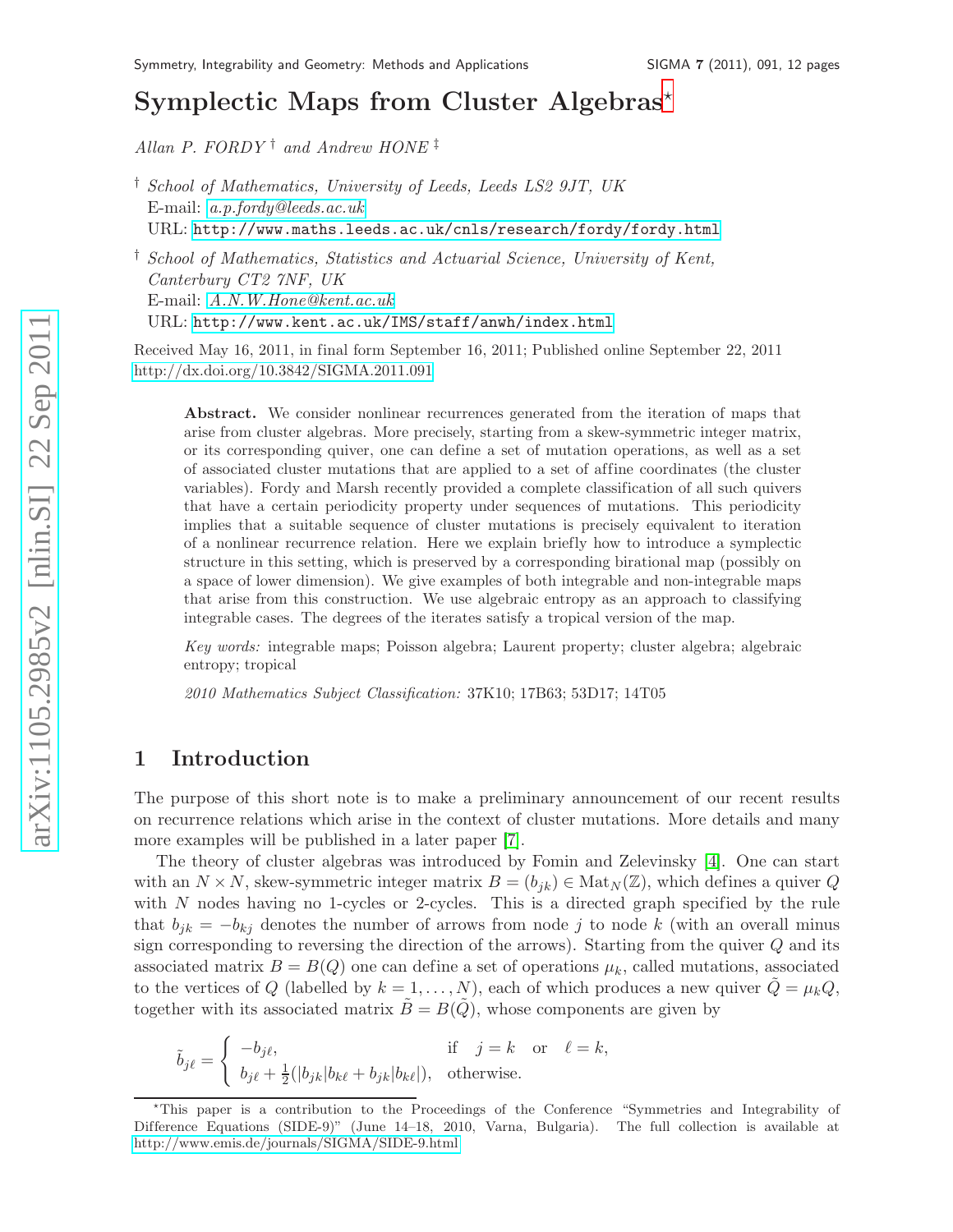In this theory, an affine coordinate  $x_j$ ,  $j = 1, \ldots, N$ , is associated to each vertex of the quiver  $Q$ , and the set of these N coordinates defines an initial cluster. Together with the quiver mutations (and the above equivalent set of matrix mutations), there is an associated set of cluster mutations, which replace the initial cluster  $(x_1, \ldots, x_N)$  with a new cluster  $(\tilde{x}_1, \ldots, \tilde{x}_N)$ , where the new variables are related to the old ones by a simple birational transformation:

$$
\tilde{x}_k x_k = \prod_{j=1}^N x_j^{[b_{k,j}]_+} + \prod_{j=1}^N x_j^{[-b_{k,j}]_+}, \qquad \tilde{x}_j = x_j, \qquad j \neq k,
$$

where the square bracket notation is defined by  $|b|_+ = \max(b, 0)$ . This map is an involution, because applying the mutation  $\mu_k$  once more restores the original cluster  $\mathbf{x} = (x_i)$  and also sends  $B$  back to  $B$ . (Note that in this paper we do not consider the most general version of cluster algebras, but only coefficient-free algebras for which the exchange matrix  $B$  is skewsymmetric.)

The full set of cluster variables, obtained by all possible sequences of mutations, generates the cluster algebra. However, in certain cases, which were classified recently by Fordy and Marsh [\[8\]](#page-11-2), the quiver has a special periodicity property, which means that a particular sequence of mutations is equivalent to generating the cluster variables via iteration of a single recurrence relation of the form

$$
x_{n+N}x_n = \prod_{j=1}^{N-1} x_{n+j}^{[b_{1,j+1}]} + \prod_{j=1}^{N-1} x_{n+j}^{[-b_{1,j+1}]} +,
$$
\n(1.1)

where the exponents  $\pm b_{1,k}$  are the elements of the top row of the skew-symmetric integer matrix B. The results of [\[8\]](#page-11-2) imply that in order for this periodicity property to hold, the vector  $(b_{12}, \ldots, b_{1N})$  of exponents in the top row must be palindromic, but is otherwise arbitrary, and the rest of matrix  $B$  is completely determined from the these exponents.

By a theorem of Fomin and Zelevinsky [\[4\]](#page-11-1), recurrences which are constructed in this way are guaranteed to have the Laurent property, meaning that the iterates are Laurent polynomials in the initial data  $x_1, \ldots, x_N$  with integer coefficients (but see [\[5\]](#page-11-3) for a more general treatment of the Laurent phenomenon). One of the earliest examples of a rational (nonlinear) recurrence having the Laurent property is known as Somos-5.

Example 1.1 (The Somos-5 recurrence). The Somos-5 recurrence is

$$
x_{n+5}x_n = x_{n+4}x_{n+1} + x_{n+3}x_{n+2}.\tag{1.2}
$$

As shown in [\[8\]](#page-11-2), this recurrence corresponds to the cluster exchange relation generated by the node labelled by  $j = 1$  in a quiver Q with five nodes, that is equivalent to the skew-symmetric  $5 \times 5$  integer matrix

$$
B = \begin{pmatrix} 0 & -1 & 1 & 1 & -1 \\ 1 & 0 & -2 & 0 & 1 \\ -1 & 2 & 0 & -2 & 1 \\ -1 & 0 & 2 & 0 & -1 \\ 1 & -1 & -1 & 1 & 0 \end{pmatrix}.
$$
 (1.3)

The mutation  $\mu_1$  transforms this matrix to

$$
\tilde{B} = \mu_1 B = \begin{pmatrix} 0 & 1 & -1 & -1 & 1 \\ -1 & 0 & -1 & 1 & 1 \\ 1 & 1 & 0 & -2 & 0 \\ 1 & -1 & 2 & 0 & -2 \\ -1 & -1 & 0 & 2 & 0 \end{pmatrix},
$$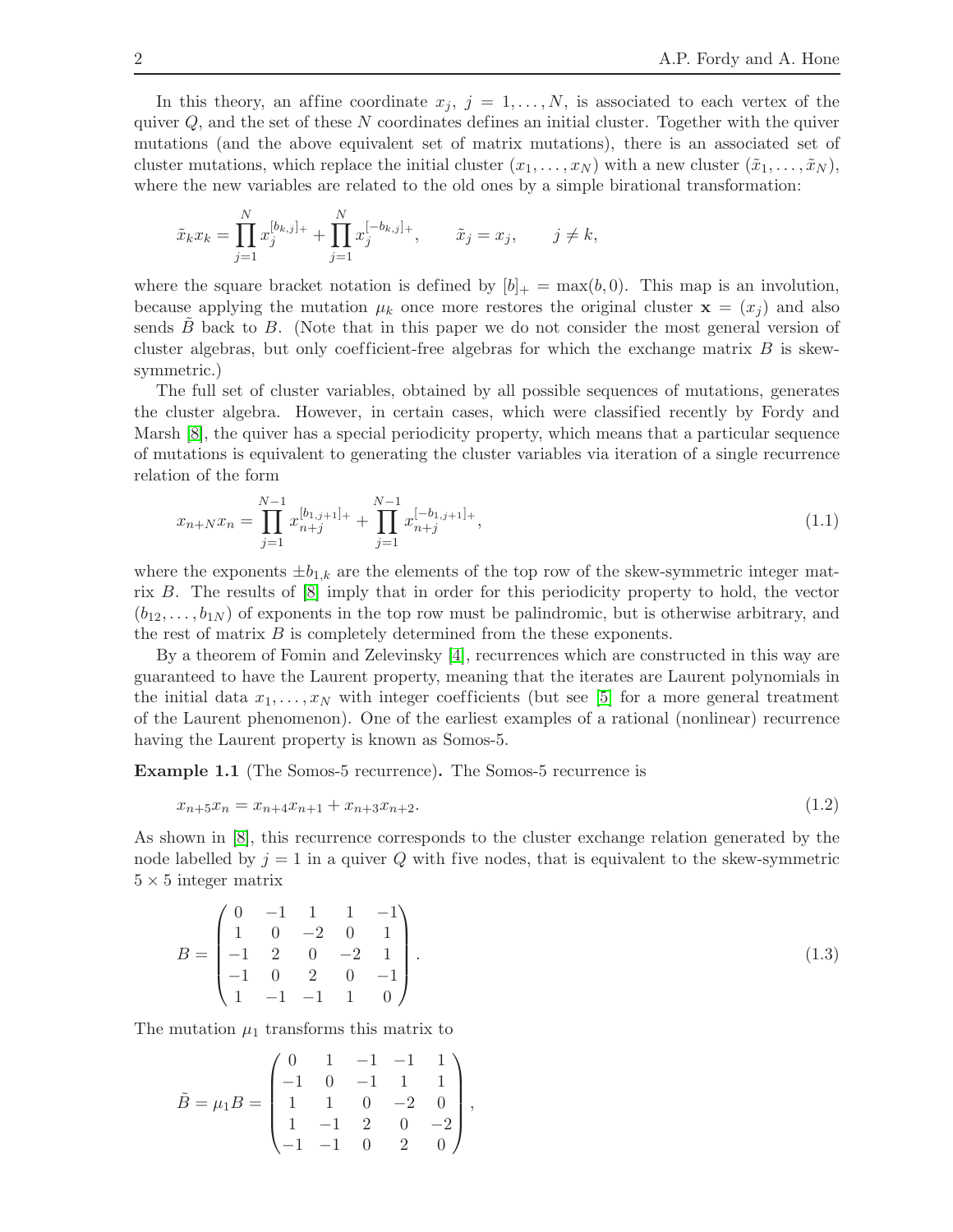which, in this case, turns out to be the permutation of indices  $(1, 2, 3, 4, 5) \rightarrow (5, 1, 2, 3, 4)$ . In other words,  $\tilde{B} = \rho B \rho^{-1}$ , where

<span id="page-3-1"></span> $\rho =$  $\sqrt{ }$  $\overline{\phantom{a}}$ 0 0 0 0 1 1 0 0 0 0 0 1 0 0 0 0 0 1 0 0 0 0 0 1 0  $\setminus$  $\begin{array}{c} \hline \end{array}$ 

is the matrix representing this cyclic permutation. At the same time, the associated transformation of the cluster variables is  $(x_1, x_2, x_3, x_4, x_5) \mapsto (\tilde{x}_1, x_2, x_3, x_4, x_5)$ , where  $\tilde{x}_1$  is defined by the exchange relation

$$
\tilde{x}_1 x_1 = x_2 x_5 + x_3 x_4.
$$

Because the first matrix mutation  $\mu_1$  just corresponds to a cyclic permutation of the indices, it follows that a subsequent mutation  $\mu_2$  of the new matrix B produces the same formula for the exchange relation (up to relabelling the variables). It is this property which allows an infinite sequence of mutations to be considered as equivalent to the iteration of a single recurrence relation (in this case, the recurrence [\(1.2\)](#page-1-0) above).

Remark 1.2 (Laurent phenomenon). The Somos-5 recurrence is distinguished for several reasons. It is one of the first known examples of a rational recurrence whose iterates are Laurent polynomials in the initial values with integer coefficients, which for  $(1.2)$  means that

<span id="page-3-4"></span>
$$
x_n \in \mathbb{Z}\left[x_1^{\pm 1}, x_2^{\pm 1}, x_3^{\pm 1}, x_4^{\pm 1}, x_5^{\pm 1}\right]
$$

for all n. This Laurent phenomenon was noted by Michael Somos, who saw that it explained his earlier observation that the recurrence  $(1.2)$  generates an integer sequence starting from the initial data  $(x_1, \ldots, x_5) = (1, 1, 1, 1, 1)$ , that is

<span id="page-3-2"></span>
$$
1, 1, 1, 1, 1, 2, 3, 5, 11, 37, 83, 274, 1217, 6161, 22833, \ldots
$$

<span id="page-3-0"></span>The latter sequence also appears in a problem of Diophantine geometry, and Elkies and others explained the connection with elliptic curves and theta functions (see [\[2\]](#page-10-0)). Excellent accounts of the earliest results on the Laurent property appear in the articles of Gale [\[9\]](#page-11-4). However, a more complete picture did not begin to emerge until the work of Fomin and Zelevinksy, who were able to treat a wide variety of examples of the Laurent phenomenon on the same footing [\[5\]](#page-11-3).

Another reason to highlight the Somos-5 recurrence is the fact that it is connected to one of the archetypal examples of a discrete integrable system, namely a member of the Quispel– Roberts–Thompson (QRT) family of maps of the plane [\[15\]](#page-11-5). This is described in Example [2.1](#page-3-0) below.

<span id="page-3-3"></span>The main motivation behind [\[7\]](#page-11-0) (and the current announcement) is to explain the connection between discrete integrable systems and cluster algebras, and try to understand to what extent examples like Somos-5 are isolated rarities. However, in order to be able to talk about Liouville– Arnold integrability in the finite-dimensional setting, it is necessary to have a symplectic (or Poisson) structure to hand. In the next section we describe how this arises in the context of cluster algebras, and use Somos-5 for illustration.

A further example that reduces to a map of the plane is introduced and evidence given for its non-integrability. In the third section we consider recurrences of the form [\(1.1\)](#page-1-1) from the viewpoint of their algebraic entropy (as defined in [\[1\]](#page-10-1)), and suggest that this leads to a very sharp classification result for these systems.

The final section is reserved for some conclusions.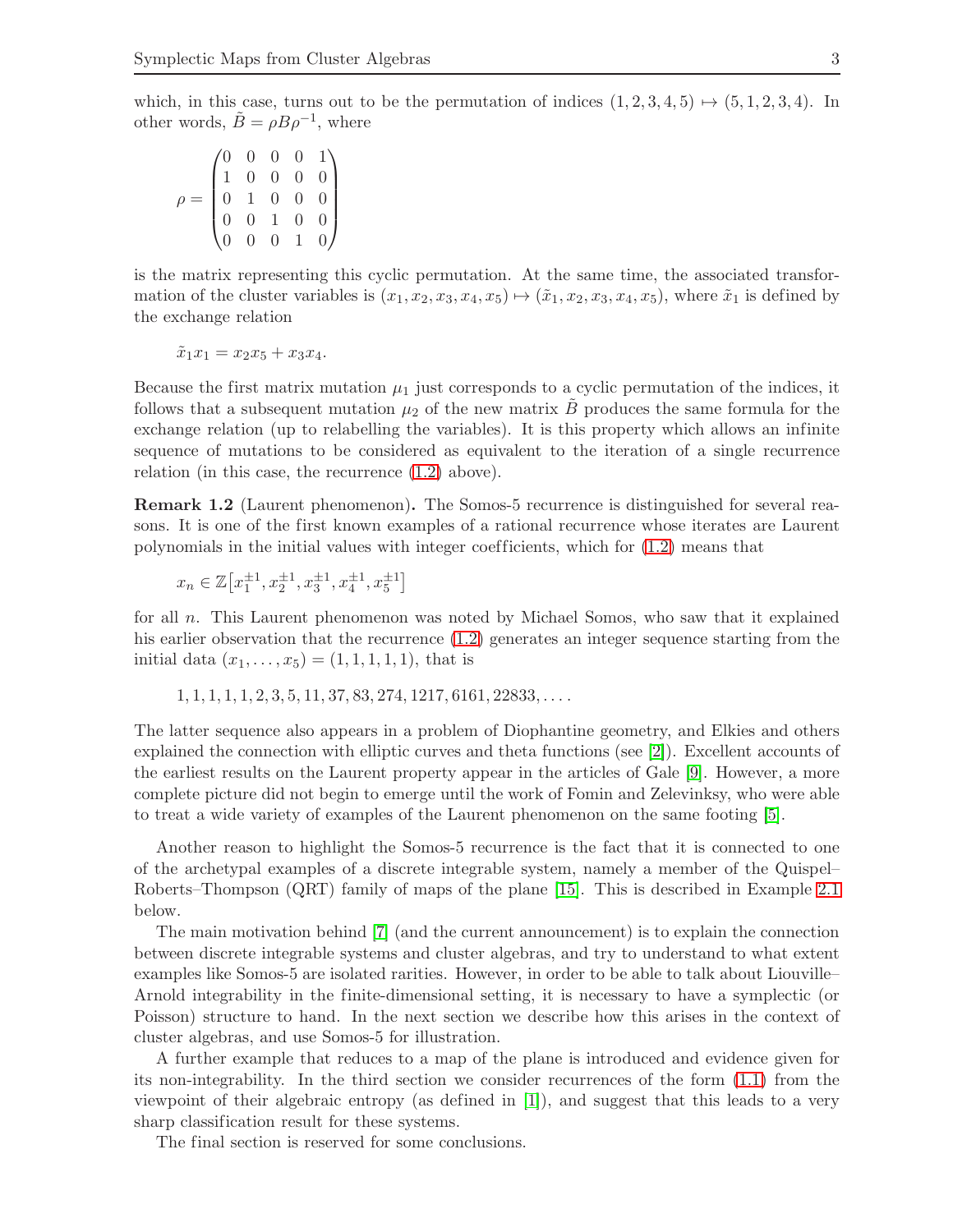### 2 Poisson and symplectic structures

Cluster transformations were considered in the setting of Poisson geometry by Gekhtman, Shapiro and Vainshtein [\[10\]](#page-11-6), who found Poisson structures of log-canonical type for the cluster variables:

$$
\{x_j, x_k\} = c_{jk} x_j x_k,\tag{2.1}
$$

for some constant skew-symmetric matrix  $C = (c_{jk})$ . Such Poisson brackets are compatible with cluster mutations, in the sense that the new cluster obtained by mutation also satisfies a log-canonical bracket:

$$
\{\tilde{x}_j, \tilde{x}_k\} = \tilde{c}_{jk} \tilde{x}_j \tilde{x}_k.
$$

However, in general  $\tilde{C} \neq C$ , so the mutation map from the variables x to  $\tilde{\mathbf{x}}$  (which can be considered as an involution of N-dimensional affine space) does not preserve the original Poisson structure.

Nevertheless, the recurrences defined by the special sequence of mutations available in the case of mutation-periodic exchange matrices do correspond to maps with an invariant Poisson bracket of log-canonical form (perhaps on a lower-dimensional symplectic manifold). Theorem [2.4](#page-5-0) below describes how this works.

Given the recurrence [\(1.1\)](#page-1-1), we define a birational map  $\varphi : \mathbb{C}^N \to \mathbb{C}^N$ :

<span id="page-4-2"></span><span id="page-4-0"></span>
$$
\varphi : \begin{pmatrix} x_1 \\ x_2 \\ \vdots \\ x_{N-1} \\ x_N \end{pmatrix} \longmapsto \begin{pmatrix} x_2 \\ x_3 \\ \vdots \\ x_N \\ x_{N+1} \end{pmatrix}, \quad \text{where} \quad x_{N+1} = \frac{\prod_{j=1}^{N-1} x_{j+1}^{[b_{1,j+1}]_+} + \prod_{j=1}^{N-1} x_{j+1}^{[-b_{1,j+1}]_+}}{x_1}.
$$
 (2.2)

It is possible to seek a skew-symmetric matrix  $C = (c_{jk})$  such that the Poisson bracket [\(2.1\)](#page-3-1) is invariant. The nature of the map (being of the form  $\tilde{x}_j = x_{j+1}$ ) means that this matrix has a banded structure, so only the top row needs to be determined.

Example 2.1 (Invariant Poisson bracket for the Somos-5 map). The Somos-5 map is

<span id="page-4-1"></span>
$$
\varphi : \begin{pmatrix} x_1 \\ x_2 \\ x_3 \\ x_4 \\ x_5 \end{pmatrix} \longmapsto \begin{pmatrix} x_2 \\ x_3 \\ x_4 \\ x_5 \\ x_2x_5 + x_3x_4 \\ x_1 \end{pmatrix}, \tag{2.3}
$$

which preserves the log-canonical Poisson bracket

$$
\{x_j, x_k\} = (j - k)x_j x_k,
$$
\n(2.4)

in the sense that  $\{\varphi^* F, \varphi^* G\} = \varphi^* \{F, G\}$  for any pair of functions F, G. The corresponding matrix

$$
C = \begin{pmatrix} 0 & -1 & -2 & -3 & -4 \\ 1 & 0 & -1 & -2 & -3 \\ 2 & 1 & 0 & -1 & -2 \\ 3 & 2 & 1 & 0 & -1 \\ 4 & 3 & 2 & 1 & 0 \end{pmatrix}
$$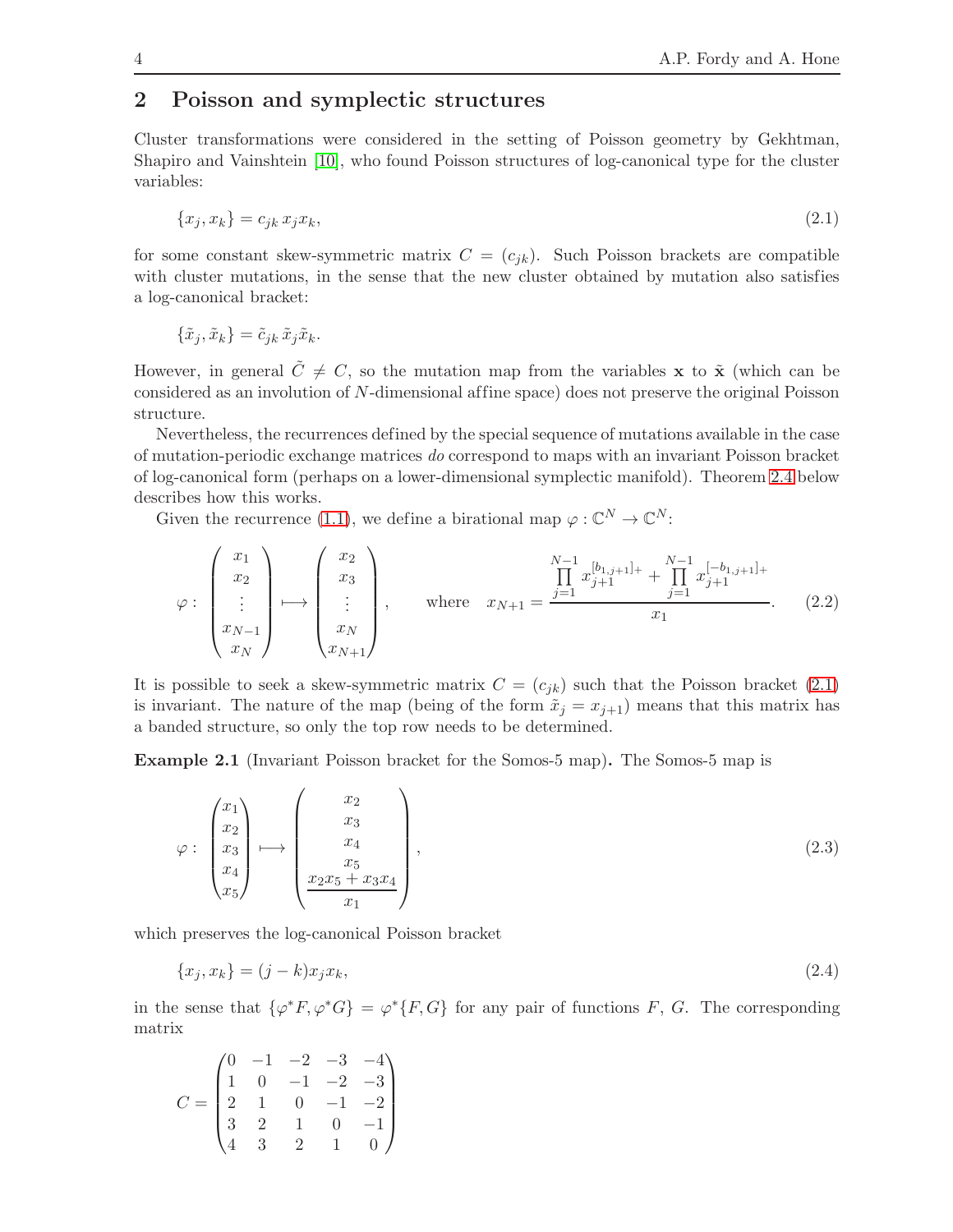has rank 2, and the three independent null vectors

<span id="page-5-1"></span>
$$
\mathbf{m}_1 = (1, -2, 1, 0, 0)^T
$$
,  $\mathbf{m}_2 = (0, 1, -2, 1, 0)^T$ ,  $\mathbf{m}_3 = (0, 0, 1, -2, 1)^T$ 

provide three independent Casimir functions for the bracket,  $f_j = \mathbf{x}^{\mathbf{m}_j}$  for  $j = 1, 2, 3$ :

$$
f_1 = \frac{x_1 x_3}{x_2^2}
$$
,  $f_2 = \frac{x_2 x_4}{x_3^2}$ ,  $f_3 = \frac{x_3 x_5}{x_4^2}$ .

However, under the action of  $\varphi$ , as in [\(2.3\)](#page-3-2), the Casimirs transform as

<span id="page-5-3"></span><span id="page-5-2"></span>
$$
\varphi^* f_1 = f_2,
$$
  $\varphi^* f_2 = f_3,$   $\varphi^* f_3 = \frac{f_2 f_3 + 1}{f_1 f_2^2 f_3^2}.$ 

This induced action of  $\varphi$  on the variables  $f_j$  was written in terms of a third-order recurrence in [\[12\]](#page-11-7).

**Remark 2.2** (Non-invariance of symplectic leaves). We see that  $\varphi$  does not preserve the symplectic leaves of the bracket because the Casimirs are not invariant under the map. It follows that the log-canonical bracket on the cluster variables  $x_j$  is not relevant to the integrability of the map  $(1.2)$ .

In fact, the variables

$$
y_1 = \frac{x_1 x_4}{x_2 x_3}, \qquad y_2 = \frac{x_2 x_5}{x_3 x_4} \tag{2.5}
$$

which are themselves Casimirs of this bracket, since  $y_1 = f_1 f_2$  and  $y_2 = f_2 f_3$ , transform as a map of the plane, given by

$$
\hat{\varphi} : \begin{pmatrix} y_1 \\ y_2 \end{pmatrix} \mapsto \begin{pmatrix} y_2 \\ (y_2 + 1)/(y_1 y_2) \end{pmatrix} . \tag{2.6}
$$

<span id="page-5-0"></span>This is a particular case of the QRT map [\[15\]](#page-11-5) and possesses an invariant Poisson bracket of log-canonical type:

$$
\{y_1, y_2\} = y_1 y_2. \tag{2.7}
$$

Moreover, the quantity

$$
H = y_1 + y_2 + \frac{1}{y_1} + \frac{1}{y_2} + \frac{1}{y_1 y_2}
$$

is an invariant of the map, which means that  $(2.6)$  is integrable in the Liouville–Arnold sense [\[17\]](#page-11-8). The smooth level curves of  $H$  have genus one, which explains the connection with elliptic curves and leads to the explicit solution of the initial value problem for [\(1.2\)](#page-1-0) in terms of the Weierstrass sigma function [\[12\]](#page-11-7).

#### 2.1 Symplectic form from the B matrix

The above construction of the Poisson brackets [\(2.4\)](#page-3-3) and [\(2.7\)](#page-4-1) was presented in an ad hoc way. The matrix  $C = (c_{ik})$  for the map of the coordinates  $x_j$ , as well as the bracket between the  $y_j$ , can be derived purely from the assumption that a log-canonical bracket exists for each of the maps  $\varphi$  and  $\hat{\varphi}$ . Furthermore, these calculations start from the map and have no connection with the cluster construction. We now explain how to derive the relevant Poisson brackets from the exchange matrix B.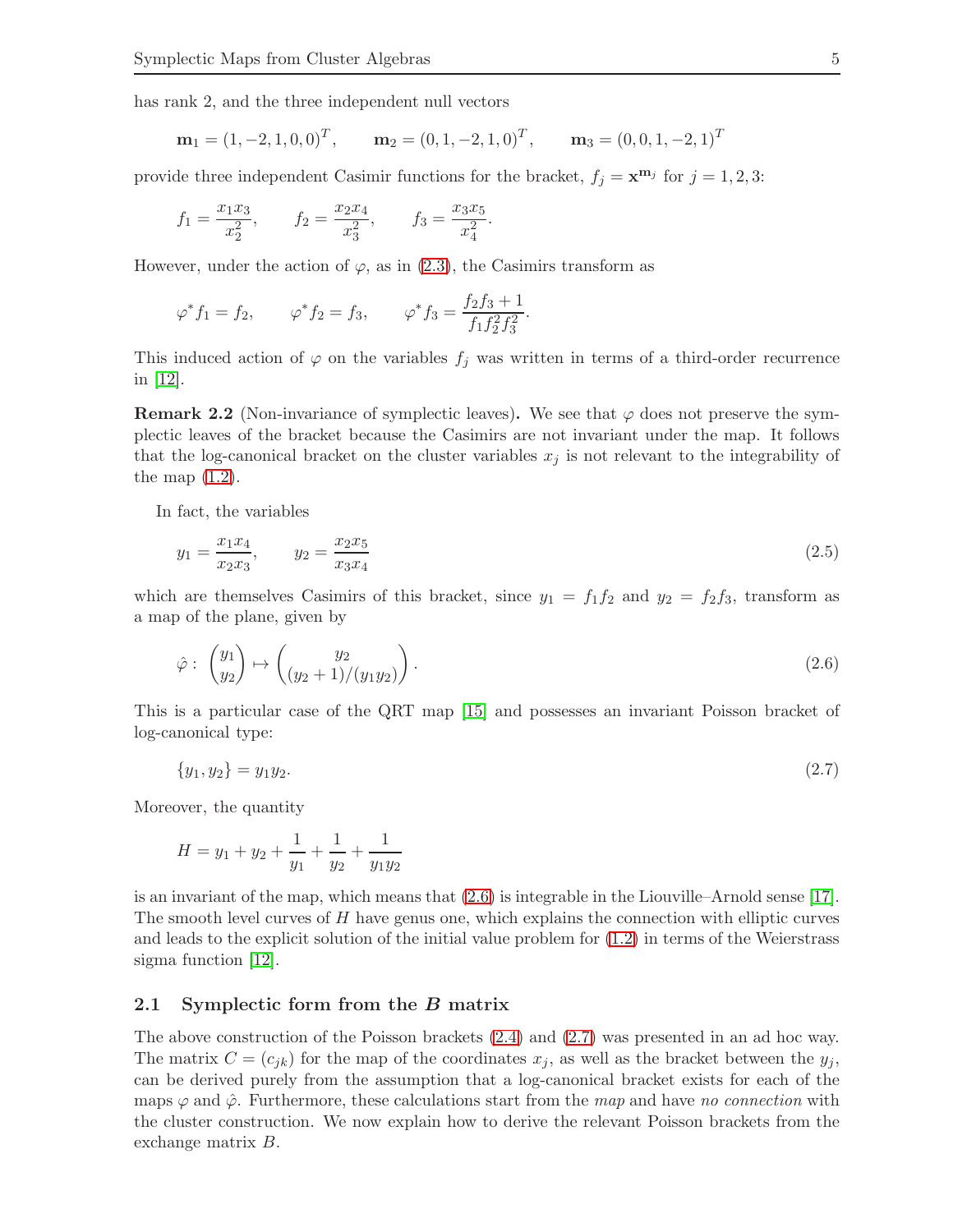We define the log-canonical two-form associated to  $B$ , by

$$
\omega = \sum_{j < k} \frac{b_{jk}}{x_j x_k} \mathrm{d}x_j \wedge \mathrm{d}x_k; \tag{2.8}
$$

this two-form was first introduced in [\[11\]](#page-11-9), and was also considered in [\[3\]](#page-11-10). Let  $\varphi$  be the map [\(2.2\)](#page-3-4), associated with the matrix mutation  $\mu_1$  of B. Then we have the following:

**Lemma 2.3.** Let B be a skew-symmetric integer matrix. The following conditions are equivalent.

- 1. The matrix B def ines a cluster mutation-periodic quiver with period 1.
- 2. The matrix elements B satisfy the relations

$$
b_{j,N} = b_{1,j+1}, \qquad j = 1, \dots, N-1,
$$
\n<sup>(2.9)</sup>

and

<span id="page-6-1"></span><span id="page-6-0"></span>
$$
b_{j+1,k+1} = b_{j,k} + b_{1,j+1}[-b_{1,k+1}] + b_{1,k+1}[-b_{1,j+1}]_+,
$$
\n(2.10)

for  $1 \leq j, k \leq N-1$ .

3. The two-form  $\omega$  is preserved by the map  $\varphi$ , i.e.  $\varphi^* \omega = \omega$ .

The above result follows from a direct calculation, which will be presented in [\[7\]](#page-11-0); it can also be understood in the light of Theorem 2.1 in [\[11\]](#page-11-9), which shows that the two-form  $(2.8)$ is covariant with respect to general cluster transformations. We emphasise that in the case of period 1 quivers, this two-form is invariant.

Note that the relations [\(2.9\)](#page-5-2) and [\(2.10\)](#page-5-3) mean that the vector  $(b_{12}, \ldots, b_{1N}) = (a_1, \ldots, a_{N-1})$ must be palindromic, i.e.  $a_j = a_{N-j}$  for all j, and the matrix B can be completely reconstructed from these exponents in the first row (see Theorem 6.1 of [\[8\]](#page-11-2)).

The case where B is degenerate is more delicate, but the general situation is described by the following.

**Theorem 2.4.** The map  $\varphi$  is symplectic whenever B is nondegenerate. In the degenerate case that rank  $B = 2K < N$ , there is a rational map  $\pi$  and a symplectic birational map  $\hat{\varphi}$  with symplectic form  $\hat{\omega}$  such that the diagram

$$
\begin{array}{ccc}\n\mathbb{C}^N & \xrightarrow{\varphi} & \mathbb{C}^N \\
\downarrow^{\pi} & & \downarrow^{\pi} \\
\mathbb{C}^{2K} & \xrightarrow{\hat{\varphi}} & \mathbb{C}^{2K}\n\end{array}
$$

is commutative, and the symplectic form  $\hat{\omega}$  on  $\mathbb{C}^{2K}$  satisfies  $\pi^*\hat{\omega} = \omega$ .

The latter result can be viewed as a special case of the symplectic reduction of the form [\(2.8\)](#page-5-1) presented in [\[11\]](#page-11-9).

**Example 2.5** (Somos-5 map). We consider the 2-form  $(2.8)$  with matrix B given by  $(1.3)$ . Written in terms of the variables  $z_i = \log x_i$ , we have

$$
\omega = \sum_{j < k} b_{jk} dz_j \wedge dz_k.
$$

The rank of matrix  $B$  is 2, since it has three independent null vectors

$$
\mathbf{u}_1 = (1, 1, 1, 1, 1)^T
$$
,  $\mathbf{u}_2 = (1, 2, 3, 4, 5)^T$ ,  $\mathbf{u}_3 = (1, -1, 1, -1, 1)^T$ .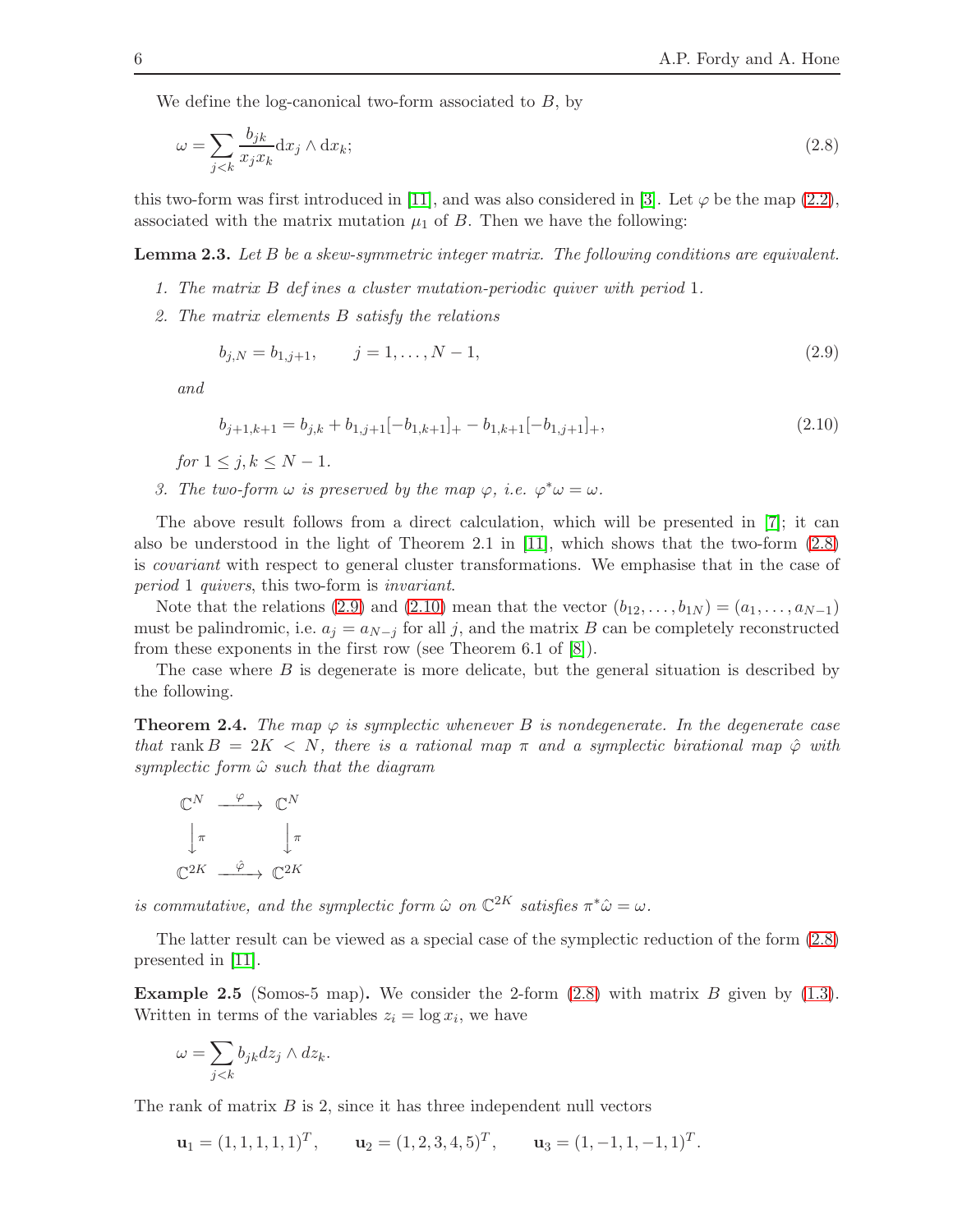$\text{Im } B$  is spanned by

$$
\mathbf{v}_1 = (1, -1, -1, 1, 0)^T
$$
,  $\mathbf{v}_2 = (0, 1, -1, -1, 1)^T$ ,

and  $\mathbf{u}_i \cdot \mathbf{v}_j = 0$ , for all *i*, *j*. This means that

$$
\omega = (dz_2 - dz_3 - dz_4 + dz_5) \wedge (dz_1 - dz_2 - dz_3 + dz_4),
$$

which, in x-coordinates, gives

<span id="page-7-0"></span>
$$
\omega = d \log \left( \frac{x_2 x_5}{x_3 x_4} \right) \wedge d \log \left( \frac{x_1 x_4}{x_2 x_3} \right) = \frac{dy_2 \wedge dy_1}{y_1 y_2}, \quad \text{where} \quad y_1 = \frac{x_1 x_4}{x_2 x_3}, \quad y_2 = \frac{x_2 x_5}{x_3 x_4}.
$$

We see that on the two-dimensional space with coordinates  $y_1, y_2$ , this gives a form  $\hat{\omega}$  which is non-degenerate, so defines an invariant symplectic form.

We are thus led directly to the variables [\(2.5\)](#page-4-2), which satisfy the QRT map [\(2.6\)](#page-4-0), and to the Poisson bracket [\(2.7\)](#page-4-1), which is defined through the inverse of the symplectic form. In the general case, the analogues of the variables [\(2.5\)](#page-4-2) correspond to particular choices of the so-called  $\tau$ -coordinates introduced in [\[10\]](#page-11-6).

Example 2.6 (A sixth-order recurrence). The recurrence

$$
x_{n+6}x_n = x_{n+5}^2 x_{n+3}^4 x_{n+1}^2 + (x_{n+4}x_{n+2})^6,
$$
\n(2.11)

comes from the degenerate exchange matrix

$$
B = \begin{pmatrix} 0 & -2 & 6 & -4 & 6 & -2 \\ 2 & 0 & -14 & 6 & -16 & 6 \\ -6 & 14 & 0 & 10 & 6 & -4 \\ 4 & -6 & -10 & 0 & -14 & 6 \\ -6 & 16 & -6 & 14 & 0 & -2 \\ 2 & -6 & 4 & -6 & 2 & 0 \end{pmatrix}.
$$
 (2.12)

Clearly, iteration of this recurrence is equivalent to iterating the map  $\varphi : \mathbb{C}^6 \to \mathbb{C}^6$  given by

$$
\varphi: (x_1, x_2, x_3, x_4, x_5, x_6) \mapsto (x_2, x_3, x_4, x_5, x_6, x_7), \qquad x_7 = \frac{x_6^2 x_4^4 x_2^2 + x_5^6 x_3^6}{x_1},
$$

and this map preserves the degenerate two-form given by the expression [\(2.8\)](#page-5-1) with coefficients  $b_{ik}$ as in [\(2.12\)](#page-6-0).

Written in terms of the variables  $z_i = \log x_i$ , we have

$$
\omega = \sum_{j < k} b_{jk} dz_j \wedge dz_k.
$$

The rank of matrix  $B$  is 2, since it has four independent null vectors

$$
\mathbf{u}_1 = (1, 0, -1, 0, 1, 0)^T, \qquad \mathbf{u}_2 = (0, 1, 0, -1, 0, 1)^T, \n\mathbf{u}_3 = (3, 1, 0, 0, 0, -1)^T, \qquad \mathbf{u}_3 = (-1, 0, 0, 0, 1, 3)^T.
$$

 $\text{Im } B$  is spanned by

$$
\mathbf{v}_1 = (1, -3, 2, -3, 1, 0)^T
$$
,  $\mathbf{v}_2 = (0, 1, -3, 2, -3, 1)^T$ ,

and  $\mathbf{u}_i \cdot \mathbf{v}_j = 0$ , for all *i*, *j*. This means that

$$
\omega = 2(dz_2 - 3dz_3 + 2dz_4 - 3dz_5 + dz_6) \wedge (dz_1 - 3dz_2 + 2dz_3 - 3dz_4 + dz_5),
$$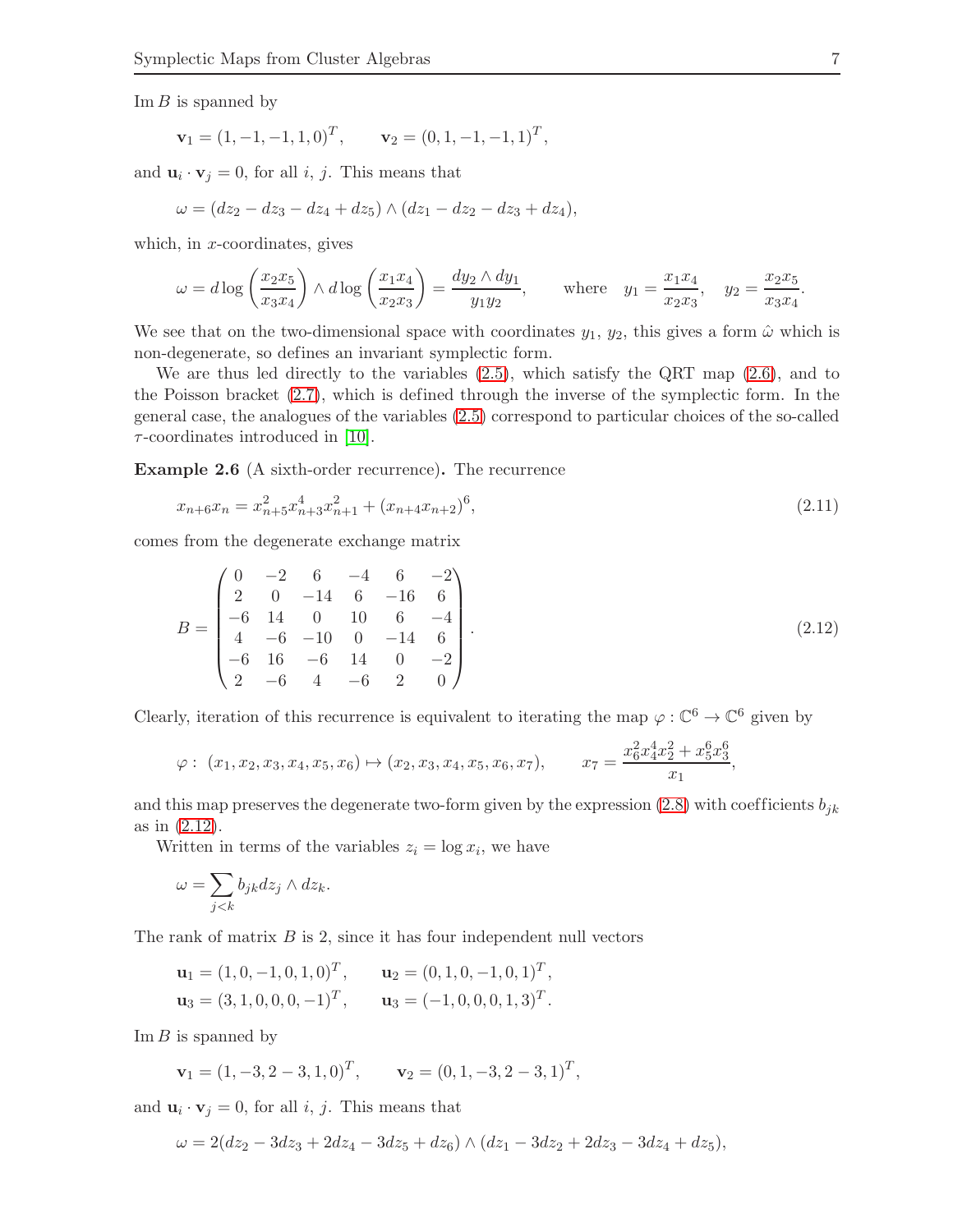which, in  $x$ -coordinates, gives

<span id="page-8-0"></span>
$$
\omega = 2d \log \left( \frac{x_2 x_4^2 x_6}{x_3^3 x_5^3} \right) \wedge d \log \left( \frac{x_1 x_3^2 x_5}{x_2^3 x_4^3} \right) = 2 \frac{dy_2 \wedge dy_1}{y_1 y_2},
$$

where

$$
y_1 = \frac{x_1 x_3^2 x_5}{x_2^3 x_4^3},
$$
  $y_2 = \frac{x_2 x_4^2 x_6}{x_3^3 x_5^3}.$ 

We see that on the 2 dimensional space with coordinates  $y_1, y_2, \omega$  is non-degenerate, so defines a symplectic form, which is invariant under the induced map

<span id="page-8-2"></span>
$$
\hat{\varphi} : \begin{pmatrix} y_1 \\ y_2 \end{pmatrix} \mapsto \begin{pmatrix} y_2 \\ (y_2^2 + 1)/(y_1 y_2^3) \end{pmatrix} . \tag{2.13}
$$

However, in this case we know of no first integral and, furthermore, numerical plots indicate the presence of chaos.

In the next section we discuss algebraic entropy and show that the algebraic entropy of this particular map is non-zero.

## 3 Algebraic entropy

Bellon and Viallet [\[1\]](#page-10-1) proposed a suitable measure of entropy for rational maps. This counts the degree  $d_n$  of the nth iterate of such a map in dimension N, defined as the maximum degree of the iterates, considered as rational functions of the  $N$  coordinates corresponding to the initial data. The algebraic entropy  $\mathcal E$  of the map is defined as

<span id="page-8-3"></span><span id="page-8-1"></span>
$$
\mathcal{E} = \lim_{n \to \infty} \frac{1}{n} \log d_n.
$$

For a generic map of degree d, the entropy is  $\log d > 0$ , but for special maps cancellations of factors from the numerators and denominators of the rational functions can occur upon iteration, so that the entropy is smaller than expected.

It has been observed (see [\[1\]](#page-10-1) for a discussion) that rational maps which are Liouville–Arnold integrable have zero algebraic entropy and it is conjectured that zero algebraic entropy implies integrability. In any case, it appears to be a reliable indicator of integrability. In the setting of this paper, Liouville–Arnold integrability would require the existence of K independent functions of the variables  $y_1, \ldots, y_{2K}$ , which are invariant under the action of the map  $\hat{\varphi}$  and in involution with respect to the Poisson bracket defined by  $\hat{\omega}$ .

In general it can be difficult to calculate the entropy of a rational map explicitly. Even numerical calculations become difficult if the dimension is large, since it is necessary to perform a symbolic computation of the rational functions generated by the map and count their degrees. However, for the family of maps of the form  $(2.2)$  (or equivalently the recurrences  $(1.1)$ ), there is a considerable simplification. From the Laurent property of the associated cluster algebra [\[4\]](#page-11-1), it follows that the iterates  $x_n$  are Laurent polynomials in the initial conditions  $x_1, \ldots, x_N$ . Thus it is suf ficient to count the degrees of the monomials that appear as the denominators of the iterates.

Upon writing each iterate in lowest terms as  $x_n = D_n(\mathbf{x})/M_n(\mathbf{x})$  (where, as before, the vector  $\mathbf{x} = (x_j)$  denotes the variables of the initial cluster, and  $x_j \nmid D_n(\mathbf{x})$  for any  $j = 1, ..., N$ , the denominator is a monomial  $M_n = \mathbf{x}^{d_n}$ , with  $\mathbf{d}_n = (d_n^{(1)}, \dots, d_n^{(N)})^T$  being the vector of degrees. Substituting this form of the Laurent polynomials into [\(1.1\)](#page-1-1) and comparing denominators on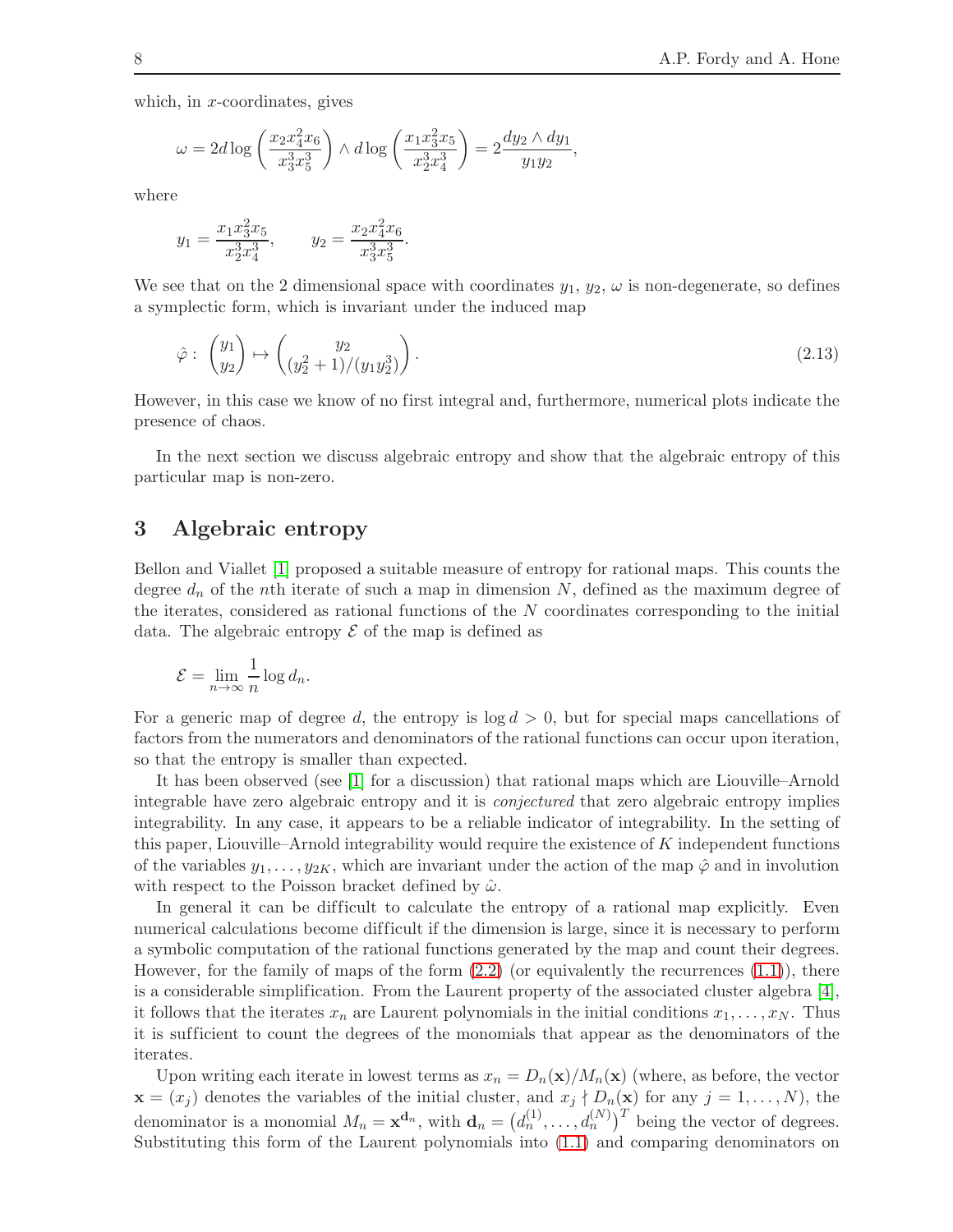each side, it is apparent that (for sufficiently large *n*) the degrees  $d_n^{(j)}$  satisfy the same recurrence for all  $j$ , namely

<span id="page-9-0"></span>
$$
d_{n+N} + d_n = \max\left(\sum_{j=2}^N [b_{1,j}]_+ d_{n+j-1}, \sum_{j=2}^N [-b_{1,j}]_+ d_{n+j-1}\right). \tag{3.1}
$$

The above equation is precisely the ultra-discrete version of  $(1.1)$  (an example of tropical mathematics [\[16\]](#page-11-11), where the ordinary field operations are replaced by the max-plus algebra). The entropy of these maps is measured by the growth of the degrees of the denominators, and generically the total degree, deg  $M_n = \sum$ N  $j=1$  $d_n^{(j)}$ , grows exponentially at the same rate as each component  $d_n^{(j)}$ , which is controlled by the tropical version of the map, as in [\(3.1\)](#page-8-0).

Example 3.1 (Tropical Somos-5). For the Somos-5 recurrence, the ultra-discrete analogue of the bilinear equation [\(1.2\)](#page-1-0) is

$$
d_{n+5} + d_n = \max\left(d_{n+4} + d_{n+1}, d_{n+3} + d_{n+2}\right). \tag{3.2}
$$

The singularity analysis of ultra-discrete maps has been considered quite recently [\[13\]](#page-11-12). For this particular example, it is possible to describe the general solution quite explicitly. Indeed, the tropical analogue of the quantity  $y_n$  (for the recurrence version of the QRT map [\(2.6\)](#page-4-0)) is

$$
Y_n = d_{n+3} + d_n - d_{n+2} - d_{n+1},
$$

which satisfies the second order relation

$$
Y_{n+2} + Y_n = [Y_{n+1}]_+ - Y_{n+1}.\tag{3.3}
$$

The latter is the tropical version of the QRT map defined in [\(2.6\)](#page-4-0). Although in the context described above  $d_n$  counts the degree of a monomial, so that only non-negative integer values of  $d_n$  arise, which lead to  $Y_n$  taking integer values only, the recurrence [\(3.3\)](#page-8-1) can be considered more generally as defining a piecewise linear map  $\mathbb{R}^2 \to \mathbb{R}^2$ . For this map it can be verified directly that all the orbits are periodic with period 7, from which it follows that  $d_n$  satisfies a linear recurrence of order 10 with constant coefficients, namely

$$
(\mathcal{S}^7 - 1)(d_{n+3} + d_n - d_{n+2} - d_{n+1}) = 0,
$$
\n(3.4)

where we have used S to denote the shift operator, defined by  $Sf_n = f_{n+1}$  for any function f of  $n \in \mathbb{Z}$ . (Note that the periodicity of orbits in ultradiscrete QRT maps was proved by Nobe in [\[14\]](#page-11-13).)

For the sequence of degrees of the tropical Somos-5 recurrence [\(3.2\)](#page-8-2), in each variable  $x_i$  the denominator has four steps of degree zero, say  $d_1 = d_2 = d_3 = d_4 = 0$ , before the first non-zero degree  $d_5 = 1$ , and these five initial conditions generate a sequence beginning

<span id="page-9-1"></span>
$$
0,0,0,0,1,1,1,2,3,3,4,5,6,6,8,9,10,11,13,14,15,17,19,20,22,24,26,27,30,\ldots,
$$

which has quadratic growth with  $n$ , indicating that the algebraic entropy is zero. To see that  $d_n = O(n^2)$ , it is enough to note that the above sequence satisfies the tenth order linear recur-rence [\(3.4\)](#page-8-3), whose characteristic polynomial is  $(\lambda^7 - 1)(\lambda^3 - \lambda^2 - \lambda + 1)$ , and all of the roots of the latter have modulus 1, with  $\lambda = 1$  being a triple root.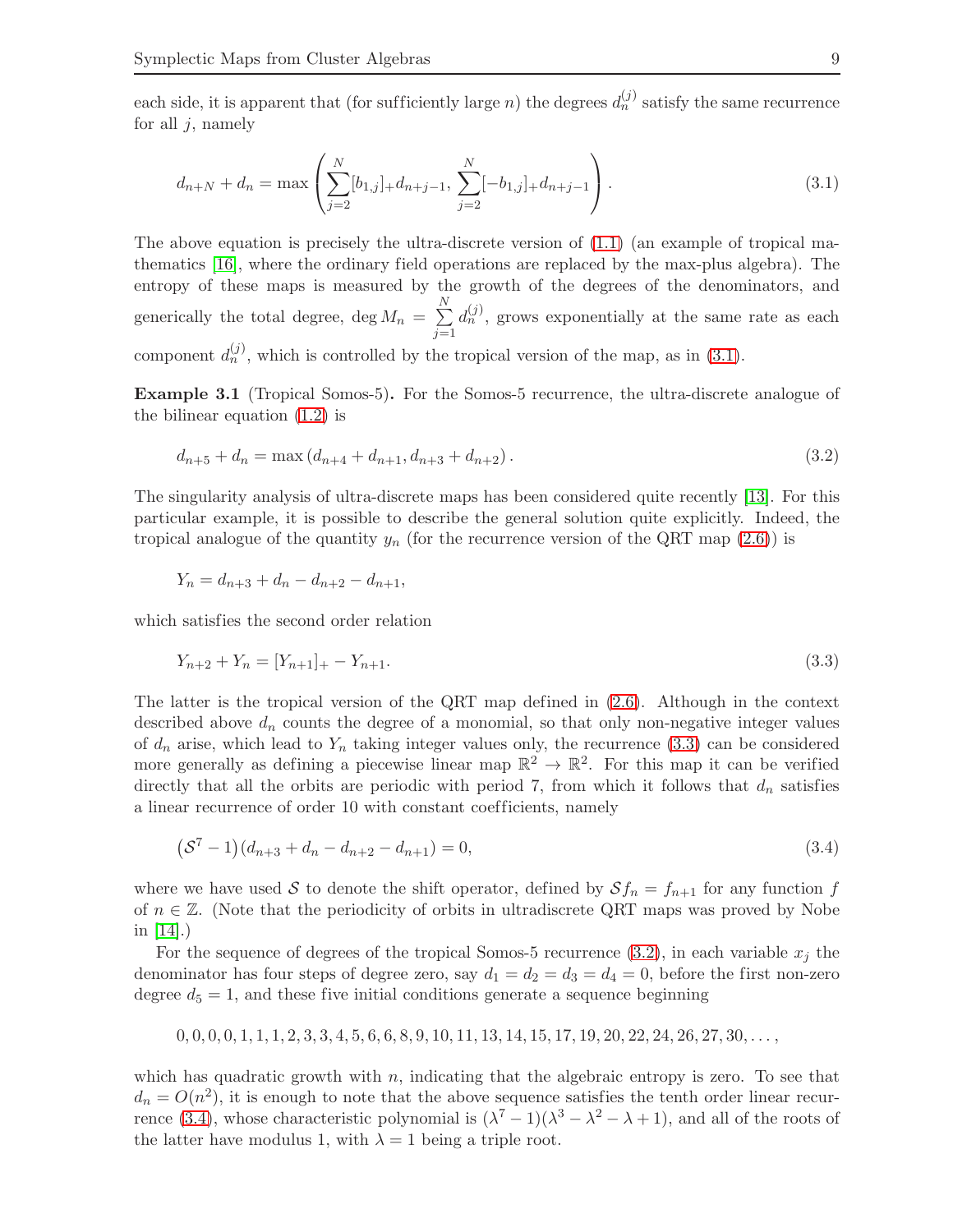Example 3.2 (Tropical sixth-order recurrence). The example of the recurrence [\(2.11\)](#page-6-1) is quite different, in that the sequence of degrees, which begins

 $0, 0, 0, 0, 0, 1, 2, 6, 16, 42, 110, 287, 754, 1974, 5168, 13530, 35422, 92737, 242788, 635628, \ldots$ 

grows exponentially with  $n$ . In this case, the degrees satisfy the tropical recurrence

$$
d_{n+6} + d_n = \max\left(2d_{n+5} + 4d_{n+3} + 2d_{n+1}, 6(d_{n+4} + d_{n+2})\right),
$$

while the analogue of  $(2.13)$  is the piecewise linear map on  $\mathbb{R}^2$  given by

$$
\begin{pmatrix} Y_1 \\ Y_2 \end{pmatrix} \longmapsto \begin{pmatrix} Y_2 \\ 2\left[Y_2\right]_+ - 3Y_2 - Y_1 \end{pmatrix},\tag{3.5}
$$

where

$$
Y_n = d_{n+4} + 2d_{n+2} + d_n - 3d_{n+3} - 3d_{n+1}.
$$

The particular orbit of the map for  $Y_n$  corresponding to the degree sequence has initial data  $(Y_1, Y_2) = (0, 1)$ , and the sequence of  $Y_n$  begins  $0, 1, -1, 2, -1, 1, 0, -1, 3, -2, 3, -1$ ; thereafter it is periodic with period 12, which implies that the degrees  $d_n$  satisfy a linear recurrence of order 16 with constant coef ficients, that is

$$
(S^{12} - 1)(d_{n+4} + 2d_{n+2} + d_n - 3d_{n+3} - 3d_{n+1}) = 0.
$$

(However, note that the general orbit of the map [\(3.5\)](#page-9-0) is not periodic.) The right hand bracket above contributes a factor of  $\lambda^4 - 3\lambda^3 + 2\lambda^2 - 3\lambda + 1 = (\lambda^2 + 1)(\lambda^2 - 3\lambda + 1)$  to the characteristic polynomial, and this contains the root of largest magnitude, namely  $\lambda_{\text{max}} = (3 + \sqrt{5})/2$ . This implies that  $\log d_n \sim n \log \lambda_{\text{max}}$  as  $n \to \infty$ , giving a positive value to the algebraic entropy,  $\mathcal{E} = \log \lambda_{\max}$ .

Although we are not aware of any theorems that directly connect algebraic entropy to the Liouville–Arnold notion of integrability for maps, the fact that a map has  $\mathcal{E} > 0$  is a strong indicator of non-integrability. For each of the recurrences [\(1.1\)](#page-1-1), the degrees of each variable appearing in the denominators of the sequence of Laurent polynomials satisfy the same tropical recurrence  $(3.1)$ , which means that any set of  $N+1$  adjacent degrees always satisfies one of the two linear relations

$$
d_{n+N} + d_n = \sum_{j=2}^{N} [\pm b_{1,j}]_+ d_{n+j-1}.
$$

Empirically we have observed that for large enough n the degrees  $d_n$  actually switch periodically between the latter two linear recurrences. This suggests that the growth of the degrees is controlled by whichever of the two characteristic polynomials

$$
P_{\pm}(\lambda) = \lambda^{N} + 1 - \sum_{j=1}^{N-1} [\pm b_{1,j+1}]_{+} \lambda^{j}
$$

has the root  $\lambda_{\text{max}}$  of largest magnitude. It is fairly easy to show that  $|\lambda_{\text{max}}| > 1$  provided that

$$
\max\left(\sum_{j=2}^{N} [b_{1,j}]_+, \sum_{j=2}^{N} [-b_{1,j}]_+\right) \ge 3,
$$
\n(3.6)

<span id="page-10-1"></span>and in that case the entropy should be  $\mathcal{E} = \log \lambda_{\text{max}} > 0$ . Thus we are led to the

<span id="page-10-0"></span>Conjecture. The condition [\(3.6\)](#page-9-1) is sufficient for positive algebraic entropy.

More detailed evidence for this conjecture will be described in [\[7\]](#page-11-0).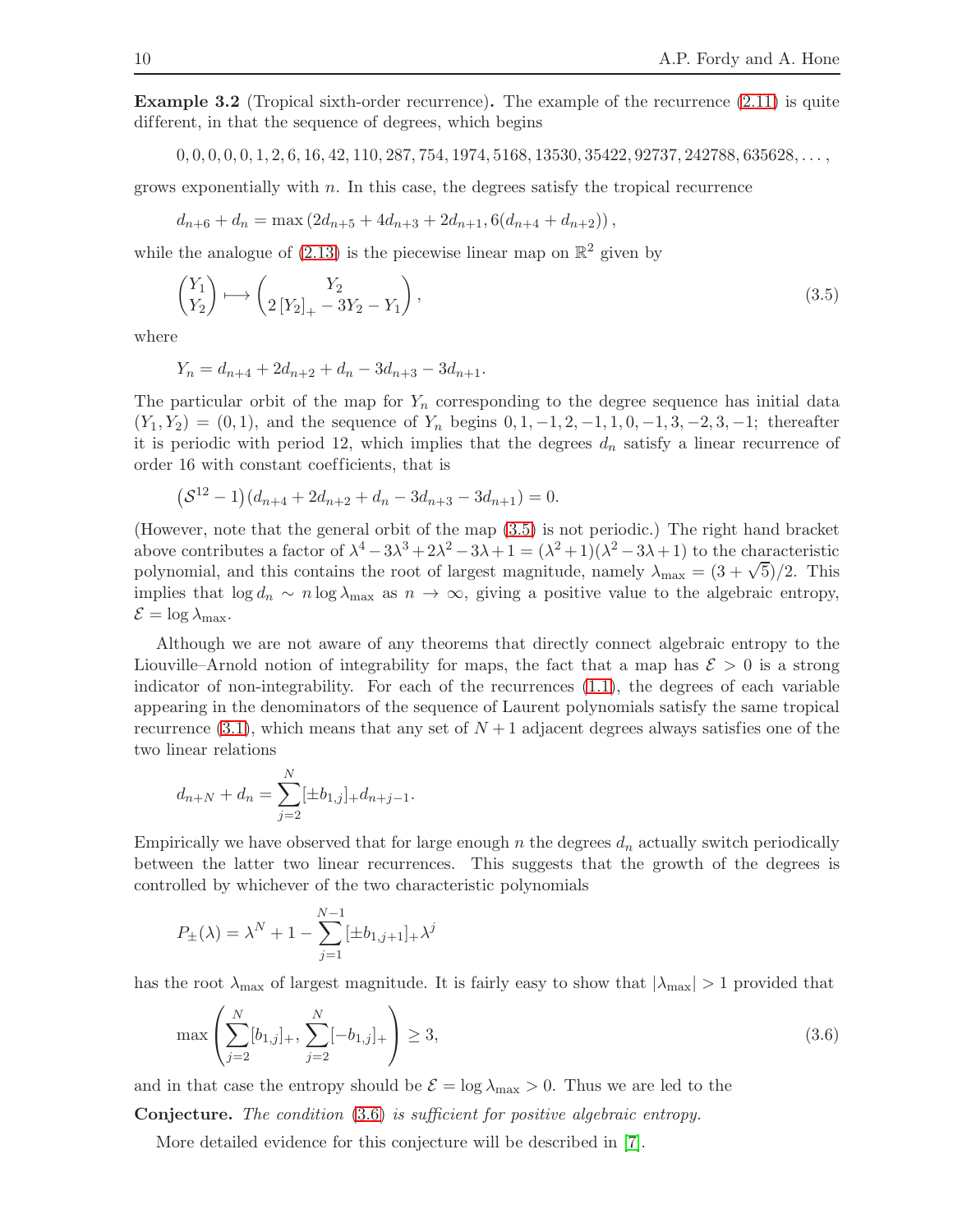#### <span id="page-11-10"></span><span id="page-11-1"></span>4 Conclusions

<span id="page-11-14"></span><span id="page-11-3"></span><span id="page-11-0"></span>In this paper we have briefly discussed the recurrences  $(1.1)$  (and corresponding maps  $(2.2)$ ), which arise naturally in the context of cluster mutations of mutation-periodic quivers [\[8\]](#page-11-2). Our main interest is to understand the integrability or otherwise of the resulting maps. To this end, we have shown that the cluster exchange matrix  $B$  defines a 2-form  $(2.8)$ , which is invariant under the action of the corresponding map. Furthermore, since, for an even number of nodes, the matrix  $B$  (corresponding to a generic, period 1 quiver) is non-singular, this 2-form is generically symplectic, so the inverse matrix defines a non-degenerate, invariant Poisson bracket of logcanonical type. However, for any quiver with an odd number of nodes and for some special (but important) examples with an even number, the 2-form [\(2.8\)](#page-5-1) is degenerate. However, as we have seen in the two examples presented here, it is possible to reduce the map to a lower-dimensional manifold with an invariant symplectic form; this is the Weil–Petersson form introduced in [\[11\]](#page-11-9). Again, we emphasise that in our context, this symplectic form is invariant, not just covariant.

<span id="page-11-9"></span><span id="page-11-6"></span><span id="page-11-4"></span><span id="page-11-2"></span>Finding the invariant symplectic form (and hence the Poisson bracket) is only part of the task. For K degrees of freedom we need K invariant functions which are in involution with one another. When  $K = 1$  it is enough to find a single invariant function (as with the QRT map  $(2.6)$ ). For  $K > 1$  it can be much more difficult. The simplest period 1 quivers are the primitives (see  $[8]$  for the definition), which are linearisable. In this case it is possible  $[6]$ to construct a bi-Hamiltonian ladder to prove complete integrability. In [\[7\]](#page-11-0) we present other linearisable examples which can also be shown to be completely integrable, although this requires a different construction.

<span id="page-11-13"></span><span id="page-11-12"></span><span id="page-11-7"></span>We have used algebraic entropy arguments to show that complete integrability will be rare for the maps obtained through cluster mutation. A non-integrable example is provided by the map [\(2.11\)](#page-6-1), which was reduced to a symplectic map with one degree of freedom, but this was shown to have positive entropy, and we have numerical results indicating chaotic behaviour.

<span id="page-11-11"></span><span id="page-11-8"></span><span id="page-11-5"></span>The conjectured criterion [\(3.6\)](#page-9-1) for the maps to have positive algebraic entropy leads to a sharp classification of the integrable maps that can arise from recurrences of the form [\(1.1\)](#page-1-1). From this criterion it follows that systems with vanishing entropy must satisfy  $S_{\pm} \leq 2$ , where  $S_\pm = \sum$ N  $\sum_{j=2}^{\infty} [\pm b_{1,j}]_+$  are the sums of the positive and negative entries, respectively. By the symmetry  $B \to -B$ , which does not change the recurrence, one can take  $S_+ \geq S_-$  without loss of generality. It then follows that the sums of the positive and negative entries are restricted to take the values

$$
(S_+, S_-) = (1, 0), (2, 0), (2, 1), (2, 2)
$$

only. Each of these four cases can be subjected to further analysis, to verify that they correspond to symplectic maps (perhaps on a reduced manifold) that are integrable in the Liouville–Arnold sense (see [\[7\]](#page-11-0) for further details).

#### Acknowledgments

The authors would like to thank the Isaac Newton Institute, Cambridge for hospitality during the Programme on Discrete Integrable Systems, where this collaboration began. They are also grateful to the organisers of SIDE 9 in Varna for inviting us both to speak there.

#### References

- [1] Bellon M.P., Viallet C.-M., Algebraic entropy, *[Comm. Math. Phys.](http://dx.doi.org/10.1007/s002200050652)* 204 (1999), 425–437, [chao-dyn/9805006.](http://arxiv.org/abs/chao-dyn/9805006)
- [2] Buchholz R.H., Rathbun R.L., An infinite set of Heron triangles with two rational medians, *[Amer. Math. Monthly](http://dx.doi.org/10.2307/2974977)* 204 (1997), 107–115.